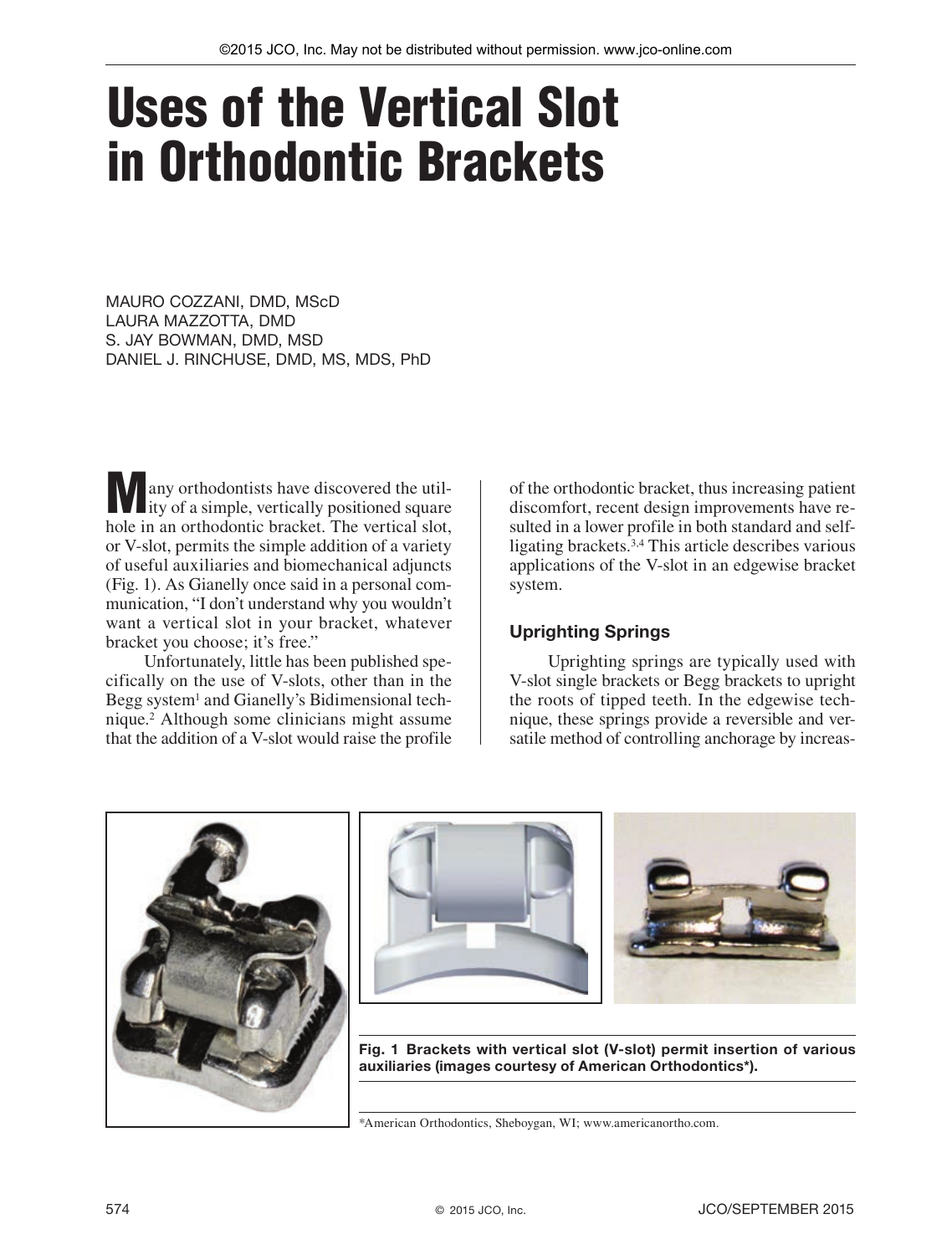

Dr. Cozzani is a Professor, Department of Orthodontics, School of Dental Medicine, University of Cagliari, Cagliari, Italy; President, Scientific Committee, Unità Operative Odontoiatria, IRCCS Istituto Giannina, Gaslini, Genoa, Italy; and in the private practice of orthodontics at 21/N Via Fontevivo, 19125 La Spezia, Italy; e-mail: maurocozzani@gmail.com. Dr. Mazzotta is a resident, Department of Orthodontics, University of Cagliari. Dr. Bowman is a Contributing Editor of the *Journal of Clinical Orthodontics;* an Adjunct Associate Professor, St. Louis University, St. Louis; a straight-wire instructor, University of Michigan, Ann Arbor, MI; an Assistant Clinical Professor, Case Western Reserve University, Cleveland; a Visiting Clinical Lecturer, Seton Hill University, Greensburg, PA; and in the private practice of orthodontics in Portage, MI. Dr. Rinchuse is Professor and Program Director, Seton Hill University Graduate Program in Orthodontics, Greensburg, PA.

ing resistance to sliding.<sup>5</sup> The crown of the tooth is tipped until the opposite internal angles of the bracket slot contact the archwire, creating a binding effect (Fig. 2).

Uprighting springs are a less costly and invasive alternative to temporary anchorage devices or site-specific surgical procedures such as corticotomy or microperforation of the cortical bone. Gianelly's Bidimensional protocol is especially suited to Class II extraction cases, in which lower



Fig. 2 Uprighting spring used to control anchorage in edgewise technique.

posterior teeth need to be protracted into the extraction spaces.6 The protraction is accomplished with nickel titanium closed-coil springs while the position of the anterior teeth is maintained, thus actually losing or "burning" posterior anchorage (Fig. 3). An .018"  $\times$  .022" highly tempered stainless steel archwire is placed with 10-15° of lingual root torque (for an .018" prescription) in the anterior segment. The uprighting springs are inserted into the canine V-slots and oriented to produce a mesial component of force while Class I intra-arch sliding mechanics are employed. The same procedure can be used to enhance anterior anchorage during molar protraction for asymmetrical space closure.7

Uprighting springs can also be employed to counteract the mesial mandibular forces and undesirable labial tipping of lower anterior teeth produced by Class II elastics or appliances such as the Herbst\*\* or Forsus.\*\*\* In the Bidimensional technique, the detrimental aspects of Class II elastics are countered with an .018" × .022" archwire with 10-15° of lingual crown torque, a reverse curve of Spee, and 10° of molar "toe-in", combined with uprighting springs inserted into the premolar V-slots and oriented to create distal moments (Fig. 4).

<sup>\*\*</sup>Dentaurum Inc., Newtown, PA; www.Dentaurum.com. \*\*\*3M Unitek, Monrovia, CA; www.3Munitek.com.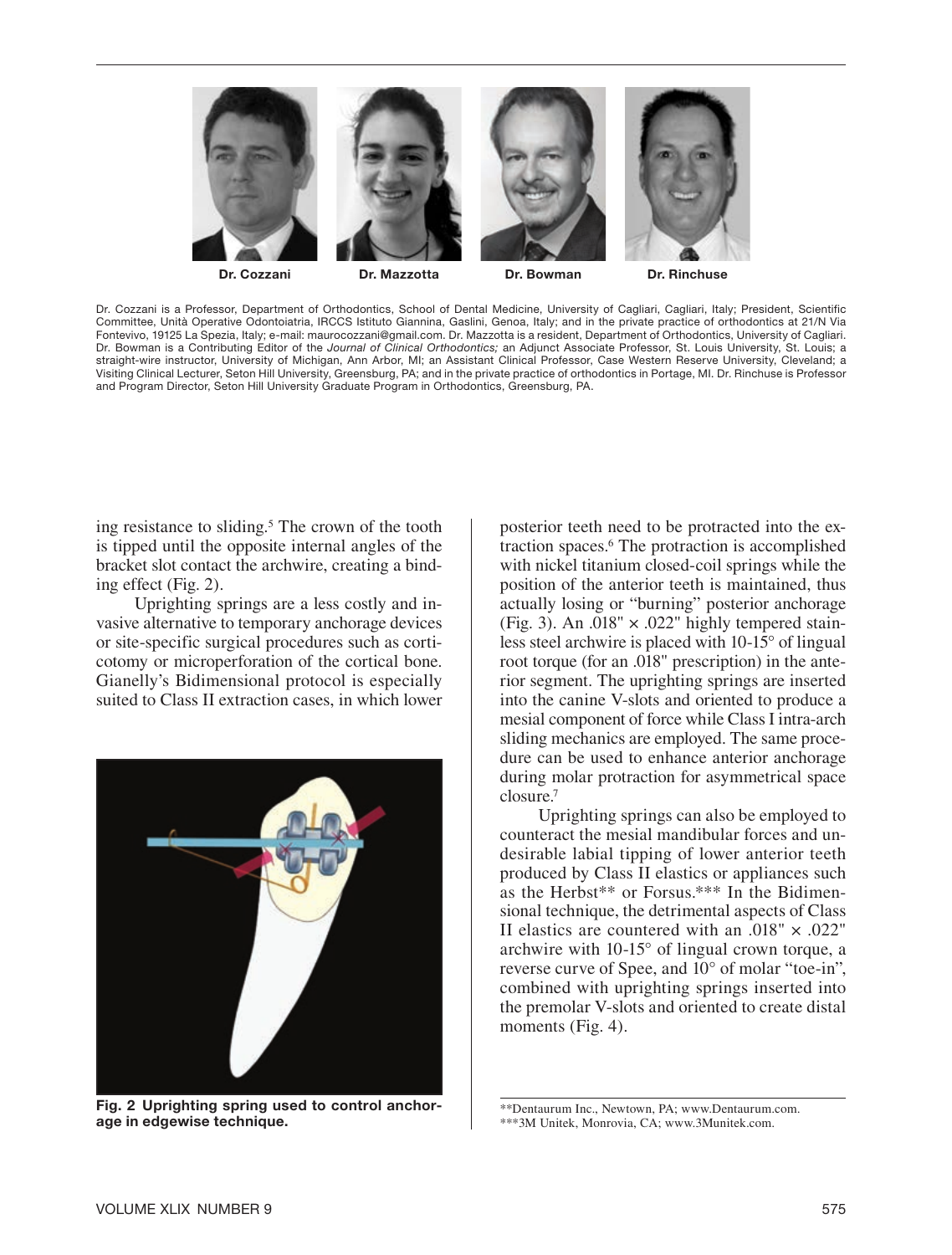

Fig. 3 12-year-old female patient with Class II, division 1 malocclusion. A. Symmetrical mandibular molar protraction with uprighting springs. B. After four months of treatment.



Fig. 4 A. 11-year-old male patient with Class II, division 1 malocclusion. B. Uprighting springs used to counteract mesial force on mandibular dentition and unintended labial tipping of lower anterior teeth from Class II elastics. C. After eight months of treatment.

Interarch elastics and uprighting springs can be a useful combination in a case with a midline discrepancy of 2mm or less. After minor interproximal reduction is performed in the anterior segments of the maxillary and mandibular arches, four uprighting springs are inserted, usually on the canines (Fig. 5). Class II elastics are worn on one side and Class III elastics on the opposite side of the arch, with tooth movement expedited by the uprighting springs.

#### Rotating Springs

Rotating springs made of round wire can also be used with V-slots to correct individual dental rotations<sup>1</sup> (Fig.  $6$ ). This not only avoids the limitations of passive self-ligating brackets, but precludes the need for counter-rotational Lewis wings on narrow brackets. Since superelastic wire materials have diminished the interbracket-distance advantage of single brackets, small twin brackets with V-slots appear to provide more versatility and control.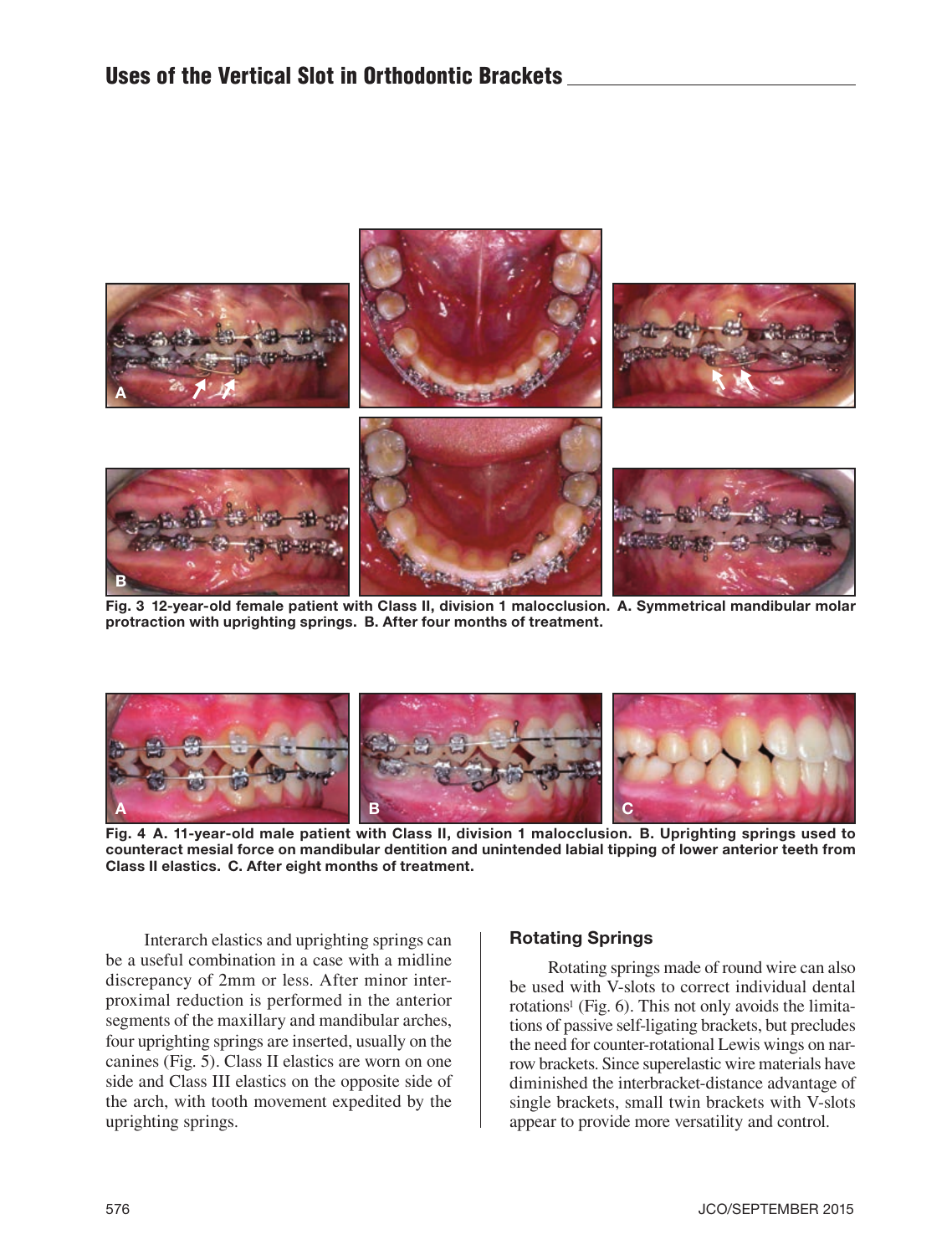

Fig. 5 14-year-old male patient treated with four premolar extractions. Toward end of treatment, maxillary midline was deviated slightly left and mandibular midline slightly right. A. After minor interproximal reduction of both anterior segments, uprighting springs oriented to produce distal moments on upper right and lower left canines and mesial moments on lower right canine and upper left first premolar (upper left canine had esthetic bracket without V-slot); Class II elastics worn on right side and Class III elastics on left. B. After one month of treatment (case treated by Dr. Anthony A. Gianelly and published with permission).

The Compliance+ spring\* was designed for two different applications. Its force is derived from a combination with intermaxillary Class II, Class III, or delta (triangular) elastics. If the elastic hook of the Compliance+ spring is adjusted to protrude slightly into the buccal tissue, it will cause minor soft-tissue irritation that can be alleviated simply by wearing the elastics (Fig. 7). The spring auxil-

\*American Orthodontics, Sheboygan, WI; www.americanortho. com.



Fig. 6 Rotating springs used to facilitate correction of severe rotations, improve root parallelism, and enhance anchorage.



Fig. 7 Compliance+ spring\* promotes patient compliance by causing minor soft-tissue irritation when elastics are not worn.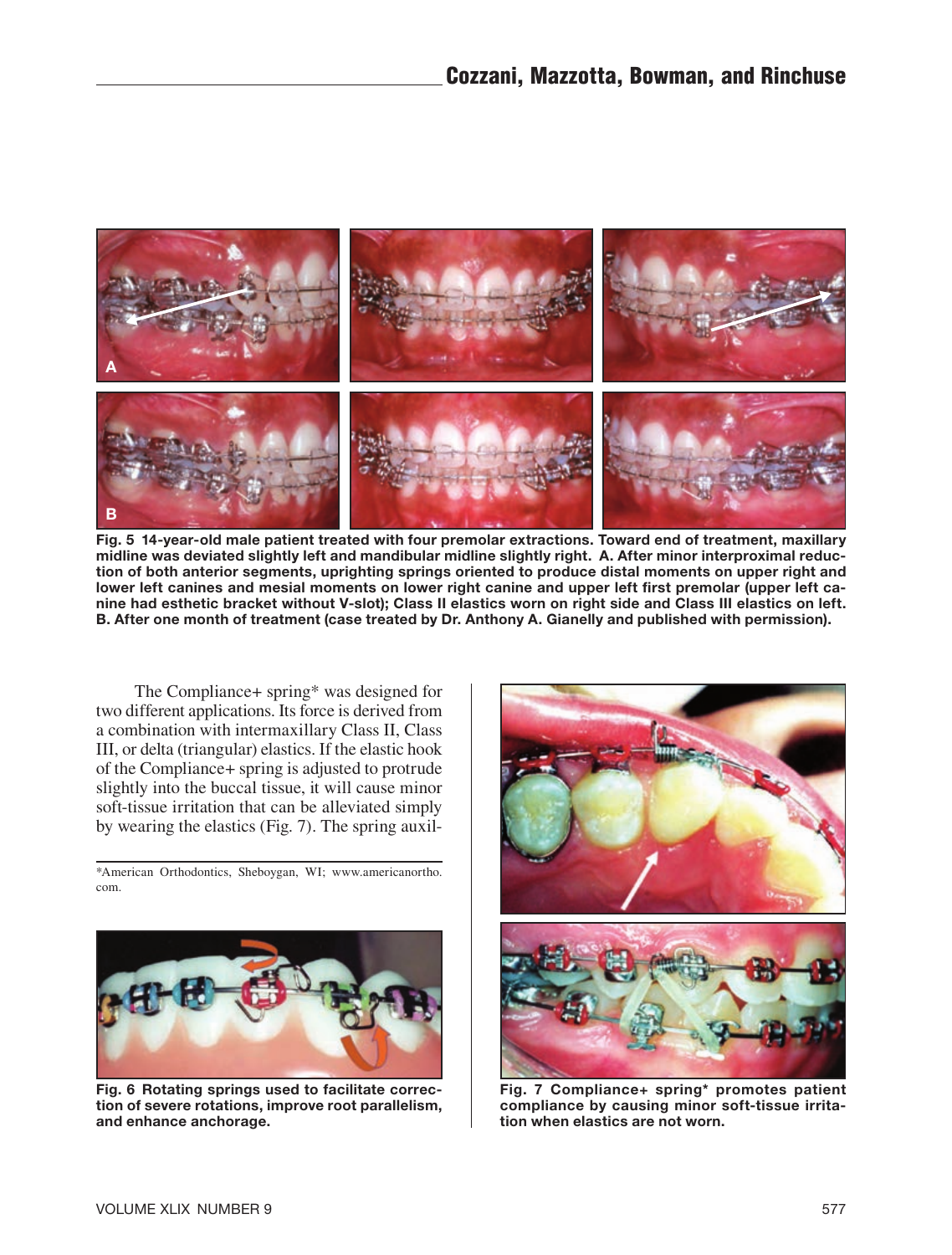iary slides onto the main archwire before the leg of the spring is inserted into the V-slot. The archwire must then be tied into the bracket with a stainless steel ligature to prevent it from becoming dislodged by the spring. When the Compliance+ spring is placed over a round base archwire, it produces single-tooth labial root torque. This is often useful after a palatally impacted canine has been moved into the arch, though the root will still require labial movement. The Compliance+ spring can also provide labial root torque for lingually positioned upper or lower lateral incisor roots. To avoid generating unwanted labial torque, the spring must be used with a rectangular base archwire.

### Power Arms, T-Pins, and Elastic Hooks

Orthodontic patients frequently complain about protruding ball hooks, which can be annoying in terms of appearance, comfort, and oral hygiene. V-slots permit the addition of power arms, T-pins, or elastic hooks on any individual teeth (Fig. 8). The patient is less likely to wear elastics in the wrong configuration (such as Class II in-



Fig. 8 Addition of individual hooks and pins to Vslots helps keep patient from orienting elastics in wrong configuration.

stead of Class III) when these hooks are added only where forces are required, and they can easily be removed after use. The clinician is able to prescribe intermaxillary elastics to be worn from the maxillary lateral incisors instead of the canines ("long Class II"), from the lower second premolars ("short Class II"), or even in zig-zag or "spaghetti" configurations on nearly every tooth to improve



Fig. 9 Compared to conventional ball hook (A), application of force to power arm inserted in V-slot of canine bracket (B) allows more translatory and efficient movement (cases treated by Dr. Mattia Fontana and published with permission).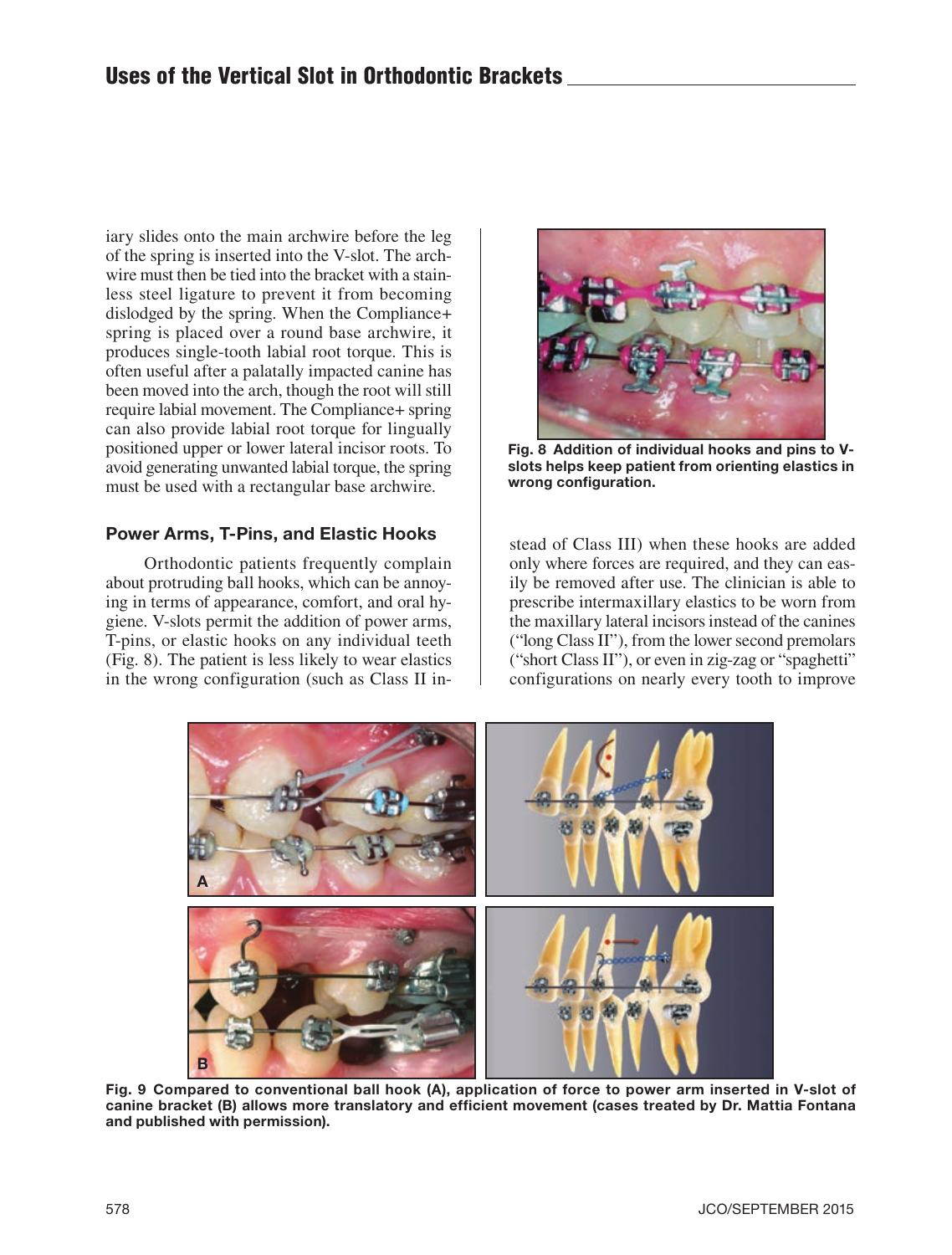

Fig. 10 Power pins and Kobayashi ligatures inserted in V-slots substitute for soldered or crimpable hooks in surgical-orthodontic patient.

final intercuspation. Individual hooks eliminate the inconvenience of fumbling with soldered or crimpable hooks.

Longer power arms can be inserted into Vslots to allow the application of orthodontic forces closer to the center of resistance of the tooth for more efficient movement. The power arms will also lie closer to the facial surface of the tooth than a ball hook would be, thus reducing the rotational potential of retraction forces. For instance, in an extraction case, maximum anchorage for canine or en masse anterior retraction may be derived from a miniscrew inserted mesial to the first molars. If forces were applied from the miniscrew directly to the canine bracket, the consequent rotational moment might cause more crown tipping (Fig. 9A). If the force is instead applied to a power arm inserted in the V-slot of the canine bracket, a more translatory movement is produced (Fig. 9B).

Power pins, T-pins, and elastic hooks can also act as substitutes for labor-intensive soldered or crimpable hooks in patients undergoing orthognathic surgery (Fig. 10). Power pins are easily inserted for temporary ligation of a splint during surgery, or for elastic wear after surgery, and can be removed when no longer needed.

#### V-Tie Ligation

V-slots seem indispensable if for no other purpose than to allow insertion of ligature wires or elastic threads for correction of severely rotated or displaced teeth (Fig. 11). If the popular lowfriction mechanics are desired, the least friction and widest interbracket distance for initial alignment would be obtained from a loosely tied stainless steel ligature, especially if it is inserted through a V-slot and simply looped around the archwire ("sling tie" or "V-tie").

The V-slot is particularly useful when an ectopic or blocked-out tooth cannot be tied in conventionally, or when a tooth is significantly misaligned after a bracket has been lost between appointments. Instead of applying excessive force to fully engage the archwire into the bracket, the clinician can pass a stainless steel ligature wire or elastic thread through the V-slot and around the archwire. As the ligature wire is reactivated or the thread is replaced at each appointment, the tooth will gradually be drawn back into the arch (Fig. 12). The V-tie may thus avoid the need to step back in archwire dimension, potentially reducing treatment time and expense.



Fig. 11 Stainless steel ligature inserted through Vslot and looped around archwire ("V-tie") to direct positioning of severely displaced teeth.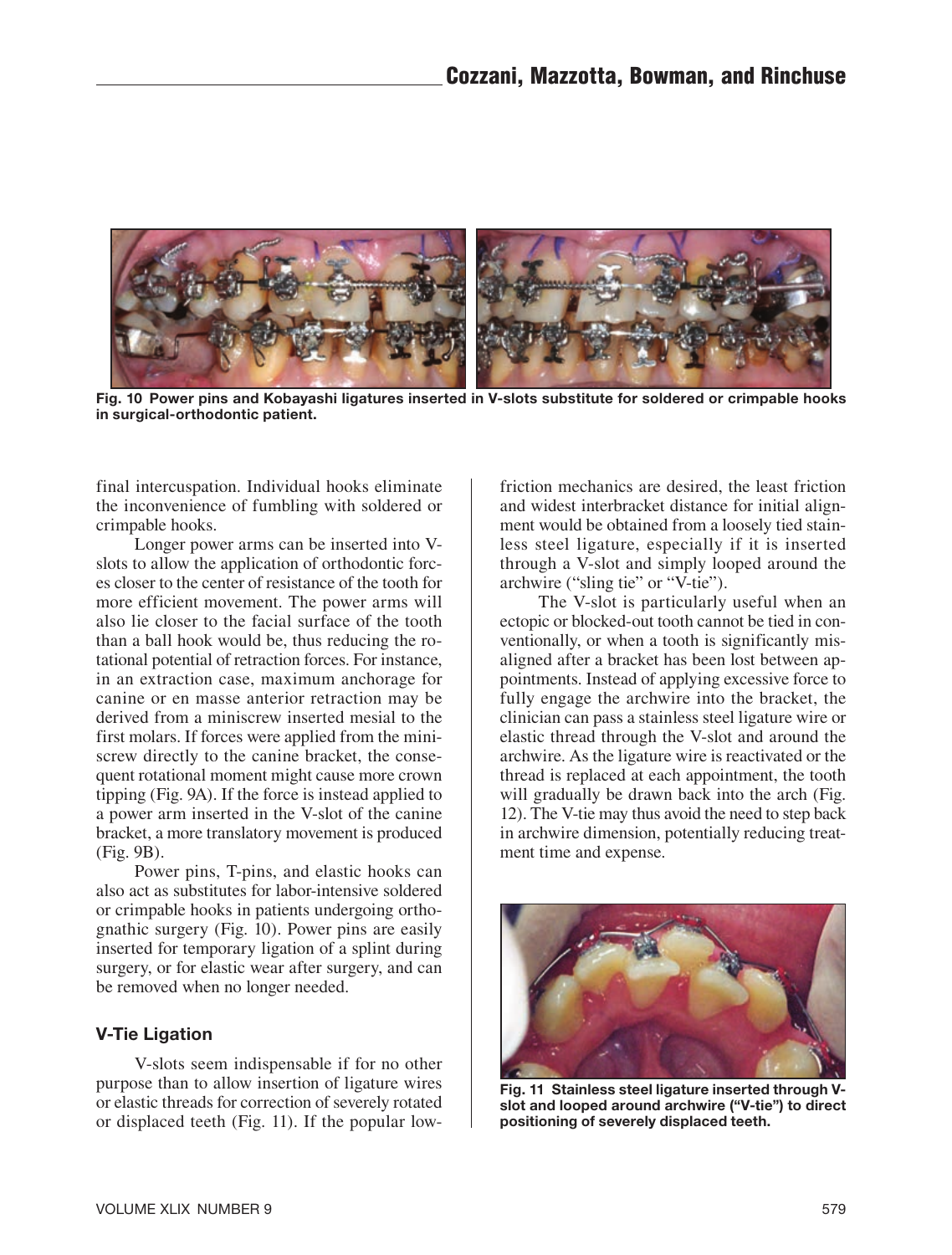

Fig. 12 12-year-old male patient with Class II, division 1 malocclusion. A. V-tie used on displaced lower right central incisor. B. After one month of treatment. C. Incisor drawn back into arch after two months of treatment.

#### Overlay Wires

It is not always possible to bracket second molars early, since they may not erupt until later in treatment when orthodontic mechanics have progressed to large dimension rectangular wires. Buccally erupting second molars are especially challenging if the first-molar brackets are not convertible or self-ligating. In that situation, the clinician is often required to return to undersize or more elastic wires to "gather up" the displaced second molars, with a consequent loss of threedimensional control throughout the dental arch. A possible solution is to keep the larger rectangular wire from first molar to first molar and add an overlay wire such as .014" superelastic nickel titanium from the second molars, ligated with stainless steel ligatures through the V-slots of the premolars and canines $^{8}$  (Fig. 13). Similarly, a V-tied overlay wire can also be added to the base archwire to facilitate the addition of a second expanded or reverse-curve wire for leveling during alignment with a small-diameter base wire.

#### Alternative Methods

As an alternative to V-slots, Binder developed uprighting and rotating springs for use with standard and preadjusted edgewise brackets.<sup>9</sup> A different method proposed by Jain involved a modification of Begg uprighting springs for preadjusted edgewise brackets.<sup>10</sup> Although the mechanical principles are similar to those described here, these systems require greater manual skills and can be utilized only with uprighting and rotating springs.

#### **Conclusion**

The use of V-slots makes any edgewise technique more efficient and versatile, while making the appliance more comfortable for the patient.